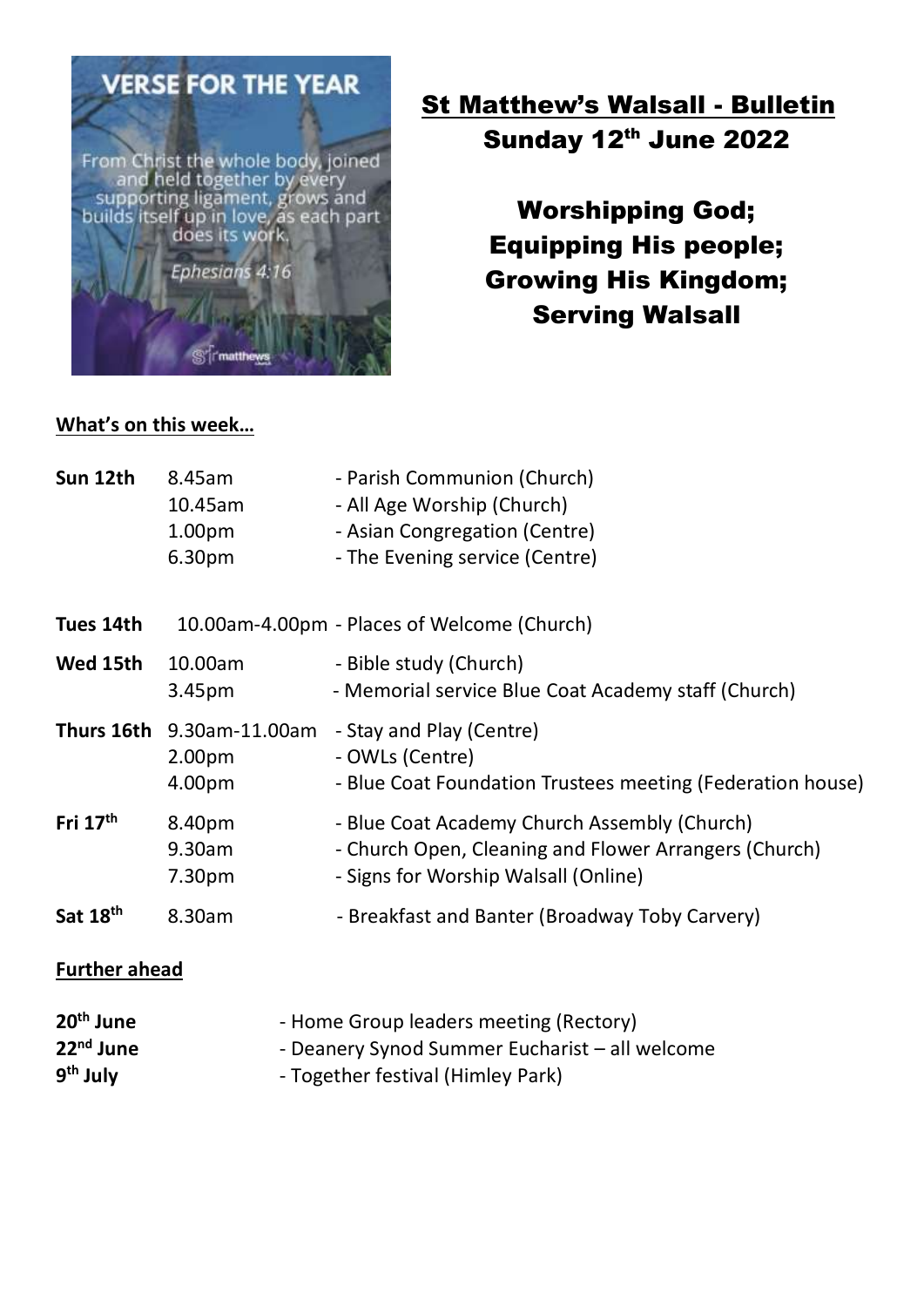#### **Prayer requests**

Prayer Requests Please pray for those known to you and the wider church who are struggling at this time. Please also remember in your prayers Joao Henrique, Alwyn Platt, June Nicholas, Deborah Maragh, Helen Robinson, Liz Blewitt, Sheena, Kim, Marian Masters, Heather Samuels, and Margaret Madeley. Please pray for the family and friends of The family and friends of Pam Campbell and Stuart Bruffin.

# **Can you help?**

Each week we use a small number of purificators (white cloths) for our communion services. We need someone who would be happy to take them away every month, wash them and iron them. If you feel you can offer this service, please speak to Jim.

## **Wanted – Head Server**

The role of the Head Server is to prepare the communion table each week when we have communion services, keep an eye on communion supplies, and to make sure the right colour table frontal cloths are on the high table, lectern and pulpit. If you think this is ministry that might suit you, please speak to Rev Jim. Training will be provided.

# **A prayer for St Matthew's in a season of change**

Loving God, As St. Matthew's enters this season of change in staff and operations structures we thank you for the new opportunities it brings. We pray in particular now for those leading our working groups. For Lauren, chairing the future planning group and for Jimm and Beth, leading in continuity and administration. We pray that you would give them wisdom, energy, vision and perseverance to see your work done in this place. Amen.

## **Welcomers needed**

We are looking for welcomers to help at the 8.45am service, if you think this is something you can help with, please contact Beth Ray.

## **Help Wanted**

Could you spare a couple of hours each month to help building manager John with maintenance/repairs? No experience or special skill is needed, but you must be able bodied and have a mobile phone.

Typical tasks include supporting a ladder, tidying tools and observing.

Typical jobs include Danish oil all oak doors, clear vegetation from north boundary wall and repairing brick steps.

More for information please contact John Edlin on 07546504904.

## **Rightnow media**

It is likely that we will be stopping our church subscription to RightNow Media in the near future. If you use free church account, please speak to Jim and let him know, as soon as possible.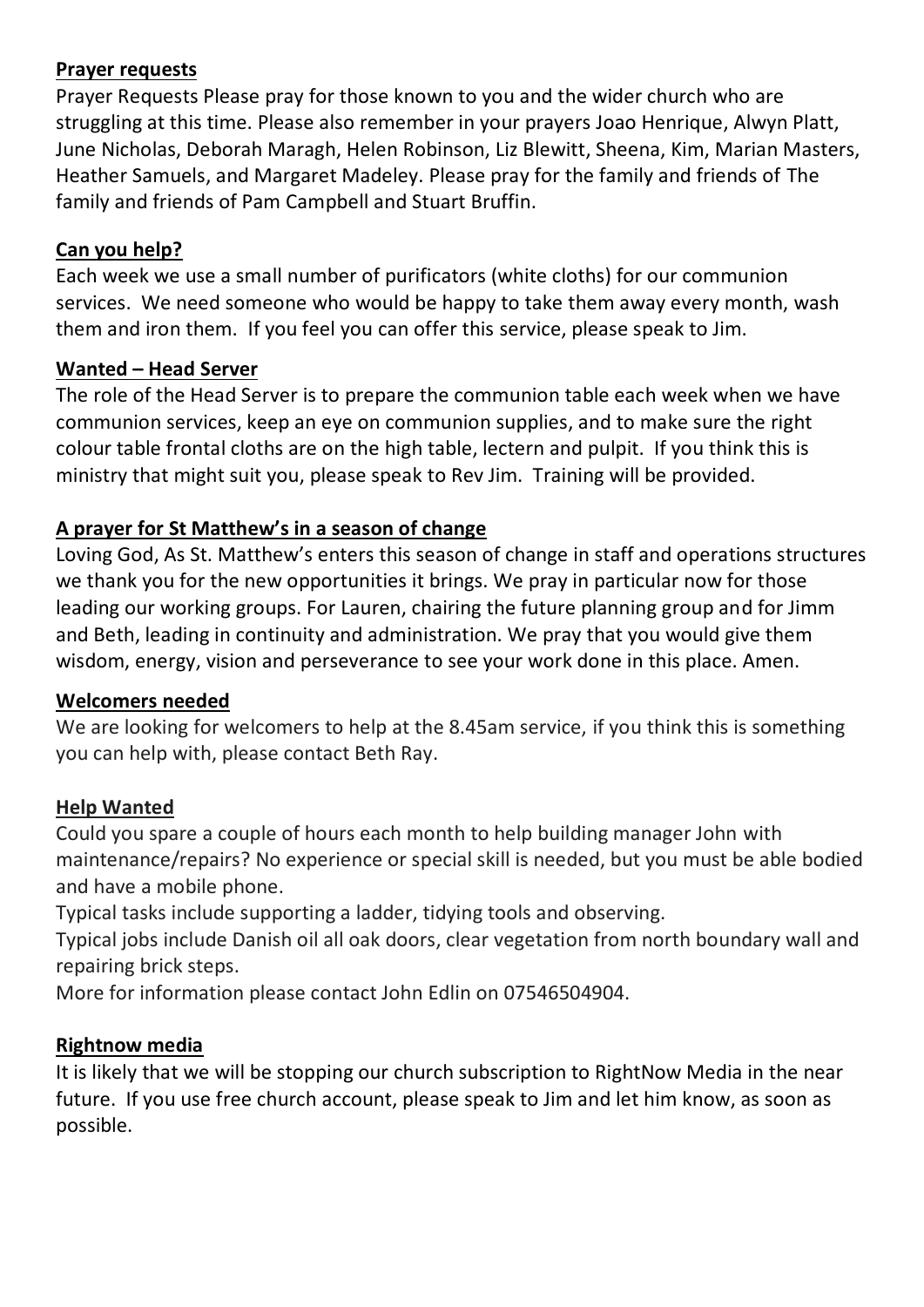#### **Questionnaire: Legacy Project**



Our Legacy Project, Project Consultants, Greenwood of Lichfield, are conducting a Public Consultation concerning the future uses of St Matthew's Church. Would you like to contribute your views? You can either use the online survey using the QR Code to link to the online version. Alternatively, you can fill in a paper copy and post it in a box in the glass Entrance Porch. Thank you. John Edlin. Chair of the Legacy Project Committee.

#### **Sponsoring a Ukrainian Family**

Can you sponsor a Ukrainian family to find a safe home in the UK? A family of five, parents and three children, are in need of sponsorship to reach the UK. Do you have room in your home to accommodate them or others? If you can help, please contact Marina at marina0905@gmail. com for further information.

#### **Daily Prayer Emails** Sign up at:<https://www.stmatthewswalsall.co.uk/signup>

**June Prayer Diary** The current prayer diary is available [here](https://www.stmatthewswalsall.co.uk/wp-content/uploads/2022/05/June-2022-prayer-diary.pdf)

**St Matthew's Stay and Play** group is on **Thursdays during term time** from 9.30-11.00 am in the Church Centre. There will be lots of different activities for all ages from birth to 5 including optional messy play. The cost will be £2 per adult and child and £1 for each additional child, payable at the start of each session. For more information please speak to Priscilla (07984 626637) or Rachel (07967 111258).

# Wider Church & Local News

#### **Black Country Foodbank**

The food banks are desperate for donations due to a large rise in people seeking help. For more for information see [www.blackcountryfoodbank.org.uk](http://www.blackcountryfoodbank.org.uk/)

#### **Deanery Choir**

This year, following the releasing of restrictions, we hope to celebrate the Deanery Summer Eucharist on Thursday 14th July at St Gabriel's Church, Fullbrook. So that we can celebrate the Eucharist as a Deanery we would like to bring together the choirs of all the Walsall Churches to form one choir for this Service. The music will be well known with a mix of traditional and contemporary hymnody, with at least a couple of rehearsals before the day itself. Please note the choir will be based up in the Choir Gallery at the back of St Gabriel's. If you would be interested in joining us for this special Service please contact Chris Booth by 31st May by emailing stgabriels.directorofmusic@gmail.com With my best wishes